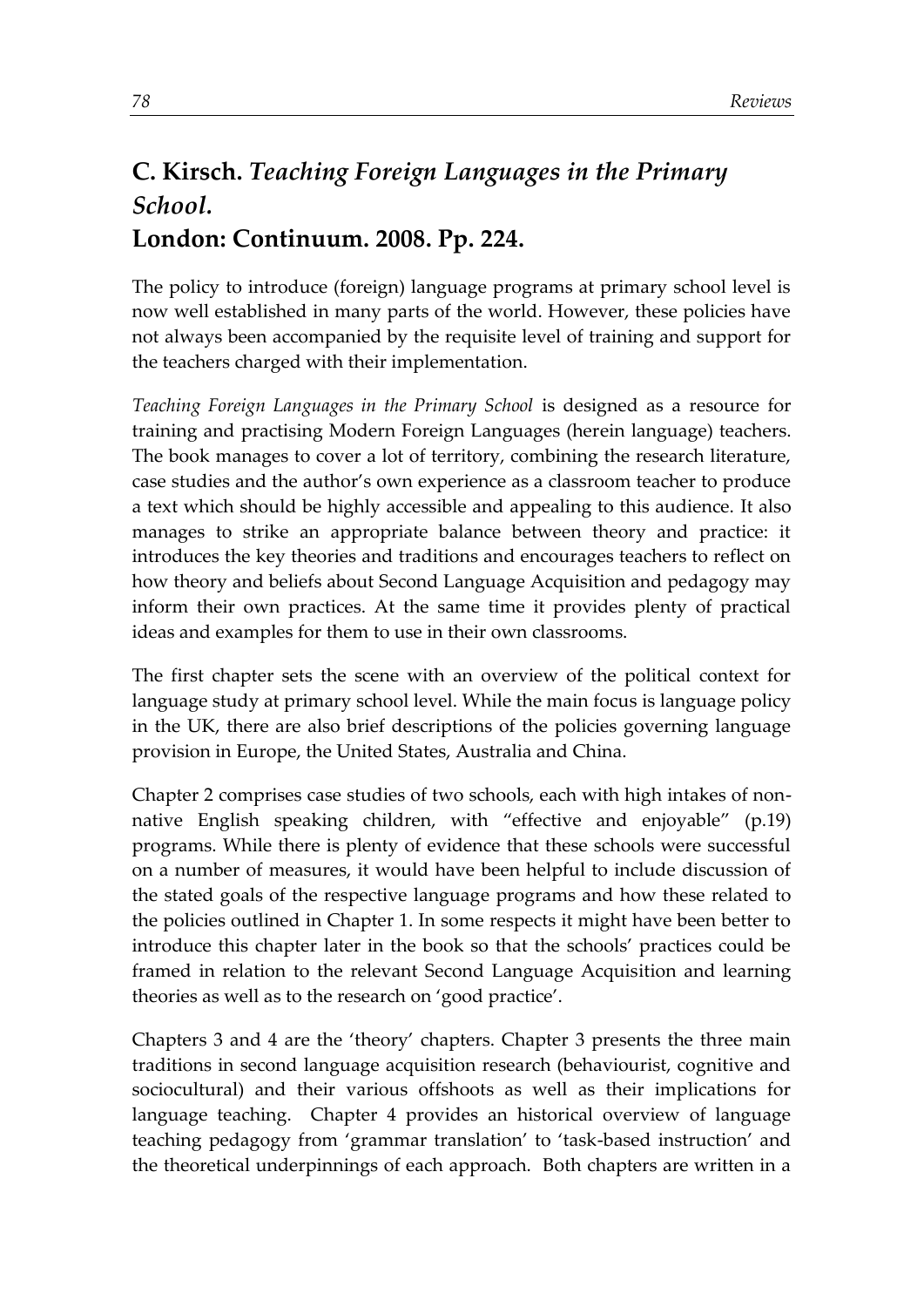highly accessible manner and include helpful summaries of the main ideas and shortcomings of each theory or approach. The concepts covered in these chapters are used to frame discussion over the remainder of the book.

Chapter 5 presents the results of a longitudinal ethnographic study of six 'ordinary and working-class' children over the course of two years of schooling (years 4 and 5). It draws on data from students, parents and teachers to document language use and learning and argues for the need for teachers to take greater account of what is taking place outside of the school context (home, other activities). Interestingly, while the target school had adopted a "sensitization approach" which aims to "develop positive attitudes and to raise children's awareness of languages and cultures" (p.75) the children's vision of how languages should be taught included "both language acquisition and formal language learning" (p.78).

Chapters 6 to 11 are the 'how to' chapters. 'Introducing children to foreign languages' (Chapter 6) addresses topics such as the physical setting, use of the target language, planning (including a lesson plan template) and teaching across the curriculum. It also provides practical suggestions for teaching activities (puppets, rhyme, songs and games) and a section on working with stories. Importantly, the chapter ends with a reminder that teaching needs to be goal focused rather than "[s]imply stringing together isolated 'fun activities'" (p.100).

Chapters 7 to 11 cover approaches to teaching the four macro-skills (listening and speaking, reading and writing), grammar, intercultural competence and language learning strategies respectively and include explanations of the theories informing different approaches as well as practical examples and resources.

The final chapter looks at the issues of assessment, continuity and transition. It begins by challenging the belief, common amongst primary language teachers, that introducing assessment will somehow mar students 'enjoyment' of the subject. While acknowledging the only statutory requirement in the UK is that students exit primary school with a 'recognised level' of the language the author emphasises the importance of assessment for continuity within programs as well as for the transition to secondary school. The chapter covers issues such as the importance of sharing goals with students, effective questioning technique and involving students in assessment. It also introduces some of the relevant external reporting frameworks such as the European Language Portfolio. However, there are fewer suggestions and examples than in some of the previous chapters, which is unfortunate given teachers often lack